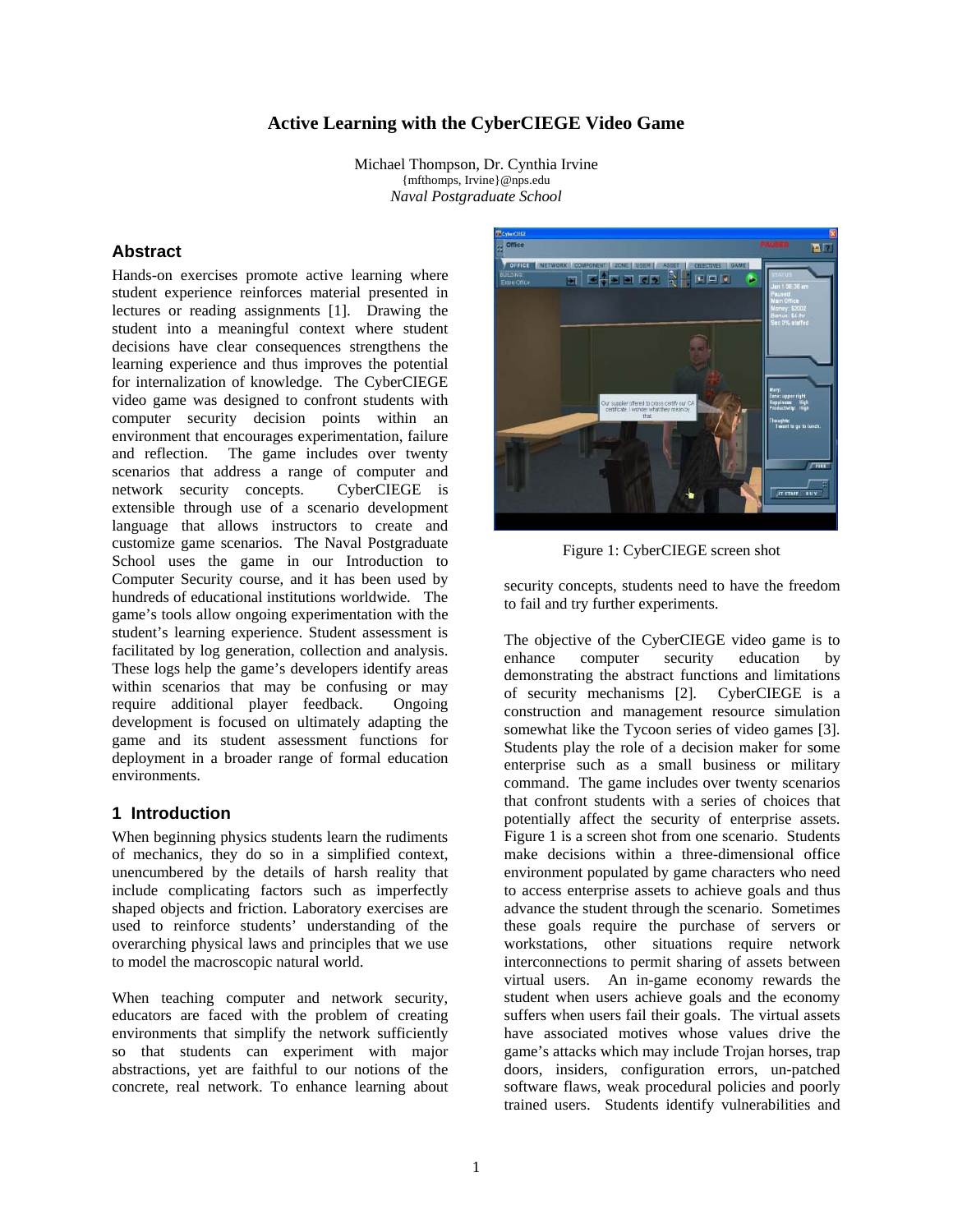mitigate them via deployment and configuration of simulated protection mechanisms including firewalls, user authentication mechanisms, operating system access controls, biometric devices, VPNs and PKI based application security such as email encryption. Some scenarios also require choices related to physical security (e.g., hiring guards), procedural policies and user training.

CyberCIEGE has been in use for six years and has been requested by over four hundred educational institutions worldwide. This paper describes the game from the perspective of computer security educators, and includes overviews of several game scenarios and a summary of the game's use within formal education environments. We describe lessons learned and conclusions based on informal observations, ad-hock student feedback and reviews of game logs. Future work is described, including the need to apply the formal methodology of education research to measure the efficacy of the game in teaching cyber security.

## **2 Deployment and Support Tools**

CyberCIEGE can be played by any student with access to a Windows operating system, which may be a guest on a virtual machine. The game requires the 3D graphics hardware acceleration typical in most laptop and desktop computers. The game runs as a stand-alone application with a single player. It can be installed on a network share and accessed via mapped network drives. The game creates logs of player choices that are consumed by a student assessment tool, which instructors may use to view summaries of student progress and details of individual play. Deploying the game on a shared server inherently centralizes these logs for easy review. The game also includes a simple interface for collecting player logs that can then be emailed to instructors for review.

CyberCIEGE scenarios are organized into "campaigns" which each address different computer security topics, e.g., an "encryption" campaign that includes scenarios that cover VPNs, email encryption and SSL. CyberCIEGE includes a tool that lets instructors organize scenarios into campaigns of their choosing. Additionally, instructors can customize existing scenarios and create new scenarios using the Scenario Development Kit that includes a forms based integrated development environment [4].

The game distribution includes an on-line help facility called the "encyclopedia". This includes descriptions of security concepts from the perspective of the CyberCIEGE game. The encyclopedia also includes a dozen animated tutorial videos that cover security topics such as malicious software, assurance and PKI.

The CyberCIEGE scenarios each include a student lab manual that describes the concepts covered by the scenario and instructions to guide the student through the scenario. There are also instructor notes for the scenarios that are separately provided to instructors.

## **3 Levels of Abstraction**

Relative to traditional hands-on computer security education, CyberCIEGE is more abstract in its representations of computing and protection mechanisms and less abstract in depicting the environments in which those elements operate. The fidelity of computing and protection mechanisms is high enough to require students to make decisions that have observable consequences while not overwhelming them with syntax and interface details. Student observation and appreciation of cause and effect is enhanced through the use of concrete (but often fanciful) scenarios whose outcomes depend on student decisions.

The primary purpose of the game is to bring context to computer security concepts by creating a personalized learning environment where an engaging virtual world helps the player bridge the gap between terminology (e.g., "a firewall") and abstract functions and effects. For example, while a simple lab can illustrate the mechanics and effects of an Access Control List (ACL), the experience is strengthened when authorized users bitterly complain about lack of access, or an attacker compromises assets due to loose ACLs resulting in loss of virtual money that the student worked to earn for the enterprise.

Providing the student with an interactive context also helps illustrate limitations of security mechanisms. For example, a traditional computer vulnerability (hacking) lab can show students how to use a Trojan horse to get around ACLs. CyberCIEGE brings added appreciation of the threats of a Trojan horse by putting the student at the receiving end of such attacks, perhaps resulting from poorly trained users who introduce unauthorized software into the workstation. The concept can then be further illustrated through a different scenario in which an attacker's motive is so high that even well-trained users and strict procedures are unable to keep a Trojan horse from compromising a valuable asset.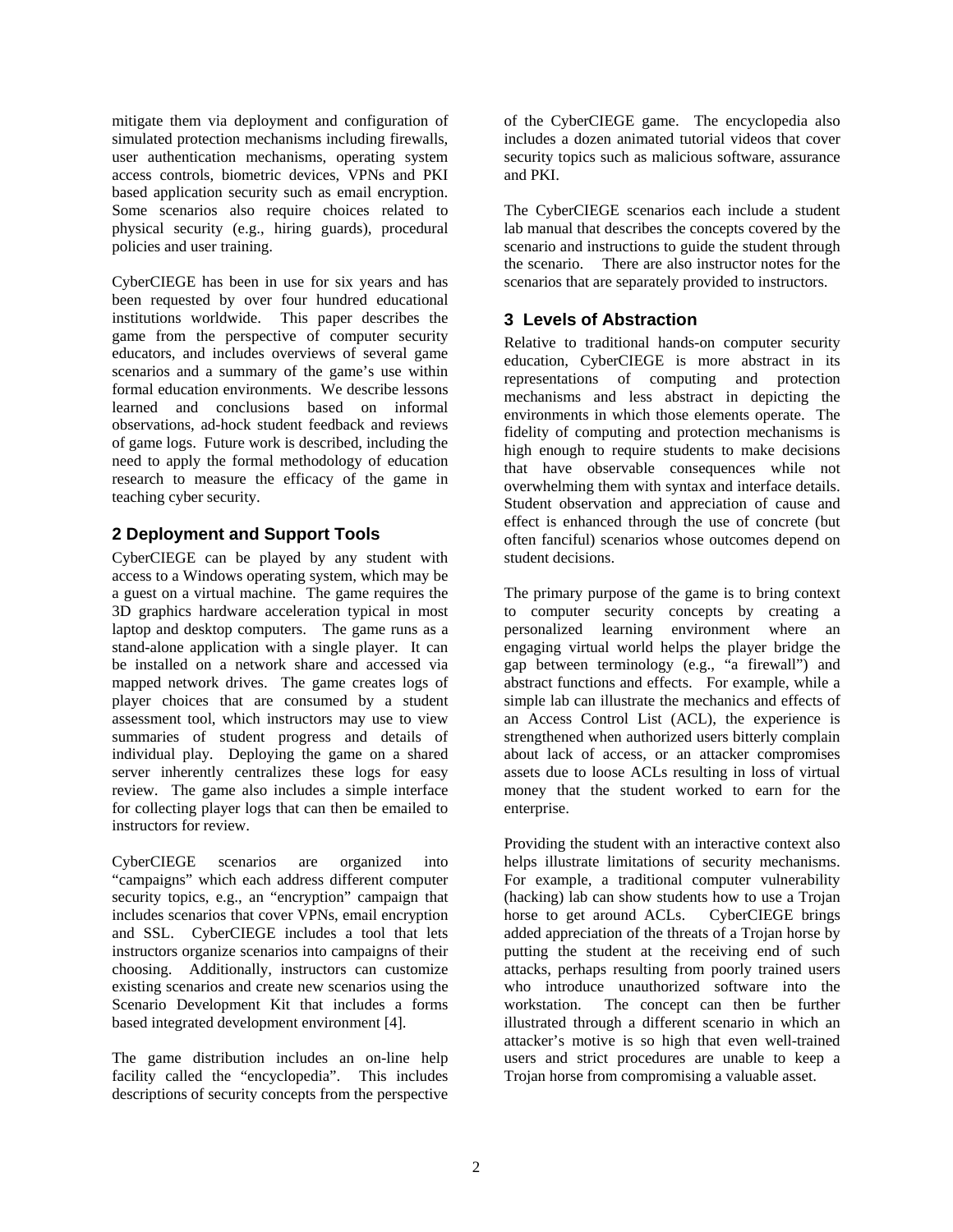The context provided by scenarios helps students understand how abstract information security policies might be implemented through a combination of logical protection mechanisms, physical security and procedural policies. And the scenarios help students understand how security decisions might affect a user's ability to achieve goals. The game does not purport to identify the best solutions to security

| <b>Traffic Direction</b> |   | <b>Network Connection</b> |                         |
|--------------------------|---|---------------------------|-------------------------|
| From                     | v | PCALAN                    | v                       |
| Application Service      |   | Deny (block service)      | Exceptions              |
| WEB SERVER               |   |                           | <b>N/A</b>              |
| WEB SERVER (SSL)         |   |                           | <b>N/A</b>              |
| EMAIL SERVER             |   |                           | Yes, click to view      |
| EMAIL SERVER (SSL)       |   | $\frac{1}{2}$             | None, click to add      |
| TELNET                   |   | V                         | None, click to add      |
| <b>FTP</b>               |   | v                         | None, click to add      |
| SSH                      |   | v                         | None, click to add      |
| DATABASE                 |   | <b>K</b>                  | None, click to add      |
| <b>DEFENSE RAT</b>       |   |                           | None, click to add      |
| DEFENSE 4T               |   | v                         | None, click to add      |
| VPN GATEWAY              |   | $\frac{1}{2}$             | None, click to add      |
| REPORTING                |   |                           | None, click to add      |
| MANAGEMENT               |   | v                         | None, click to add      |
| NETWORK FILE SERVICE     |   | v                         | None, click to add      |
| MESSAGING                |   | v                         | None, click to add      |
|                          |   | Geny All                  | <b>Clear Exceptions</b> |

Figure 2: Network filter interface

problems nor does it strive to faithfully represent the security of specific networks. Rather, it gives students an environment in which they can learn through experimentation about the security and productivity issues that may arise in various circumstances.

A student's prospects for actively learning from the environment contrived by CyberCIEGE scenarios is improved if the game maintains "flow" [5] in the student's progress through the scenarios. Maintaining flow requires that the student have a general understanding of what is going on in the virtual environment with just enough lurking threat and problem solving to keep it challenging. If the configuration of security mechanisms requires too much syntax and training, the flow may be interrupted. Obviously, creating a network simulation having enough fidelity to represent actual devices (e.g., a Cisco router) would have required a substantially greater amount of effort than was needed to implement the game's current levels of abstraction. But it also would have made it much more difficult to construct scenarios that provide

enough flow to enhance active learning through trial and error and deliberate exploration of "wrong" choices. Figure 2 shows a CyberCIEGE network filter interface, which illustrates the typical level of abstraction incorporated into the game components.

## **4 Scenario Definition Language**

CyberCIEGE is built around a scenario definition language that describes scenarios in terms of users, information, user goals, attacker motives and initial security settings [6]. The CyberCIEGE game engine consumes this language and presents the player with the resulting scenario. The game engine assesses network topologies, security settings and attacker motives and it determines whether a given type of attack will be successful. The economy and attacks are managed by the game engine and thus need not be managed within the scenario definition language. The scenario designer must provide the story line, and the designer must define the scenario objectives and phases such that students can proceed through a coherent sequence of challenges.

The language lets scenario designers make a variety of computers, network devices and security mechanisms available for use within scenarios. Routers interconnect networks and include filters to block or permit selected application service types (e.g., FTP). VPN gateways and clients authenticate and/or encrypt network traffic between selected endpoints. The scenario language lets designers choose whether VPN key management will occur via "magic", or whether students must select between shared secrets and PKI, with the latter requiring assignment of CA's, installation of trusted roots and selection of certificate policies. Computer operating systems include ACL enforcement and scenarios can be structured such that students must constrain read and/or modify to assets via ACLs. Other computer operating systems enforce mandatory access control policies, requiring students to assign security labels to network interfaces. Identity management devices such as card readers and retina scanners can be deployed to control access to workstations or to physical zones.

A rich set of in-game triggered events lets the scenario designer provide players with feedback (e.g., characters "speaking" via cartoon text, message tickers, videos, etc.). Designers also use triggers to define the criteria for completing the objectives of a phase and for moving on to the next phase in a scenario. Triggers can also be used to alter the game environment, e.g., to introduce a new set of users and/or goals.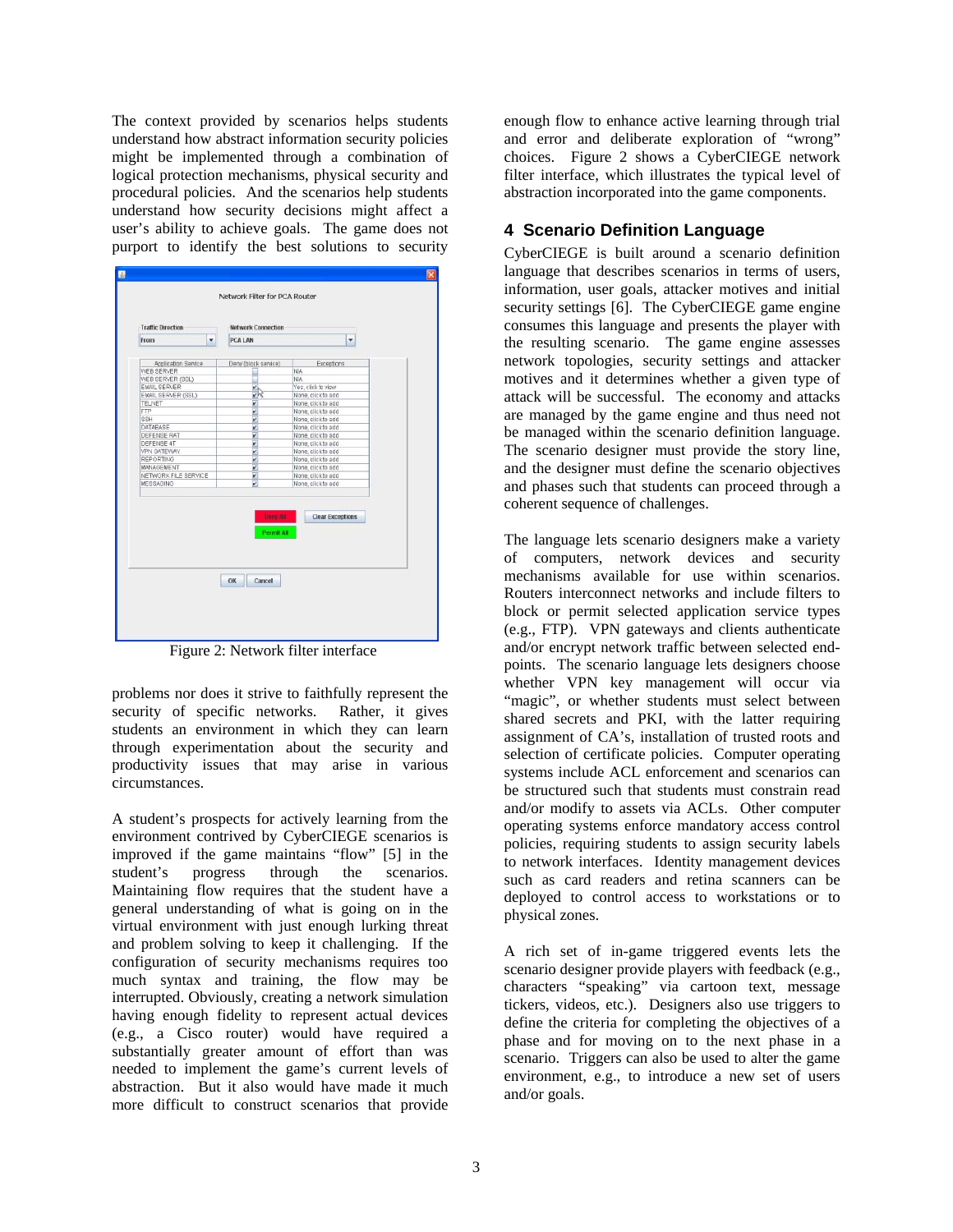### **5 Scenarios**

This section describes a sample of the CyberCIEGE scenarios that are designed for use within computer security courses. Details of scenarios are included within lab manuals and instructor notes. The simulation of PKI and VPN mechanisms has been described previously [7].

### **5.1 Tutorial Scenario**

An introductory scenario walks students through some of the game mechanics such as purchasing computers and connecting them to networks. Extensive pop-up help guides students to the proper game screens and interfaces to configure policies, train users and adjust physical security. The scenario covers basic security awareness issues including risks of email attachments, installation of unauthorized software and leaving unattended workstations logged in.

The introductory scenario also gives students an opportunity to navigate around the 3D office and explore the online encyclopedia help features. Because it is intended to introduce the game, student choices are constrained and little experimentation is possible in the tutorial scenario.

#### **5.2 Network Filters, Patches and DMZ**

Examining these three scenarios helps illustrate the levels of abstraction within CyberCIEGE. The network filters scenario starts with a small company in which the boss's son Larry requires Internet access to perform "research". The company has a small internal LAN and Larry has a workstation but no external link to the Internet. The 3D office view shows the users, their computers. Selecting Larry displays his complaints. A separate screen depicts the network topology and the student can see the offsite "web" resources that Larry has a goal to reach. Starting the simulation results in a loss of cash resulting from the penalty for Larry failing his goal to reach the web asset.

The student must purchase a router (using the ingame catalog of products available for purchase) and connect the router to the company LAN and to the Internet. Doing this pleases Larry and puts the game economy into a surplus instead of a deficit. But the student soon sees that children on the Internet are attacking the company computers because the router's network filters are all very loose by default. As illustrated in Figure 2, the router's network filter interface lets the student selectively close ports, i.e., block application service requests coming from or going to selected networks. The student can

experiment with different "correct" configurations, i.e., blocking requests from the Internet or block requests to the internal LAN. And the student can experiment with blocking web service requests from the internal LAN, thereby angering Larry.

The network filters scenario goes on to confront the student with the inability of a network filter to prevent a well motivated attacker from using a Trojan<br>horse to exfiltrate secrets. And the scenario horse to exfiltrate secrets. completes with an external user who is authorized to access a company database via SSH. The player has to open an SSH port in the network filter to permit this.

The next scenario in the sequence highlights the need to deploy a patch management system. This scenario directs students to use a simple in-game network scanning tool that reports on outwardly visible software services, e.g., an un-patched web server. The scenario also introduces challenges associated with patching user workstations and ends by requiring the student to purchase a test server so that the onslaught of patches are not first tested on the production server.

The next scenario combines concepts covered in the network filters and patches scenarios and requires that the student deploy a DMZ. The scenario starts with a small company whose internal email is managed on a local server. The company has an Internet connection that provides web access but the initial router filter blocks all application service requests from the Internet. The boss then wants to be able to receive email from her daughter. Since the router is blocking email traffic, the daughter complains and the player starts losing money. If the player opens the email port on the router, attackers exploit a flaw in the email server application, which is also visible to the player via a network scan. If the player deploys patch management for the server then the network scan reports the application has up-todate patches, but is frequently subject to zero-day exploits.

The solution to the DMZ scenario is to purchase a second email server and deploy it as a proxy for the internal server. A second router is then deployed between the email proxy and the internal LAN. The student must open the email port between the two networks – but only for email traffic originating at the proxy. Students may experiment with solutions that do not involve a DMZ, e.g., if they make filter exceptions for the daughter's remote mail server, the game switches out that mail server. Similarly, if the student protects email via encryption without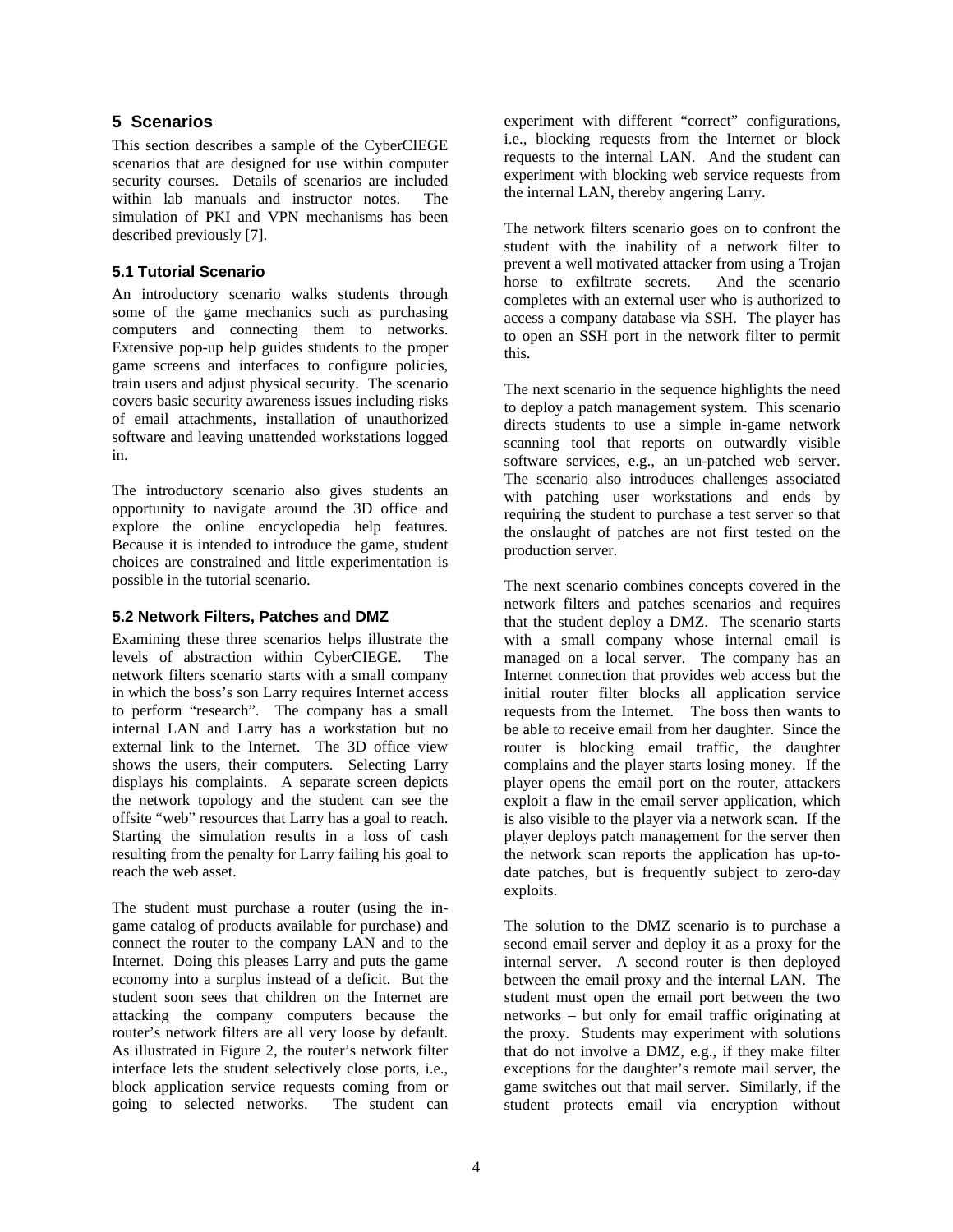deploying a proxy, the email server is brought down via denial of service attacks.

## **5.3 Email Protection and PKI**

CyberCIEGE includes several scenarios designed to illustrate the use and limitations of PKI for managing cryptographic keys [7]. The "Hard Rain" scenario introduces the use of email encryption and signing to protect email, and the scenario reflects the role of PKI in that process. Student choices related to email protection include: which CA will issue a certificate for a given email client; which root certificates will be recognized by the client; and, instructing the user to encrypt or sign email when achieving selected goals.

The scenario opens with a company undergoing an "efficiency improvement", which the employees see as a round of layoffs. The company has an internal server that hosts email services. The employees have administrative access to this server and there is nothing the student can do about that. Two efficiency experts have joined the company and they must exchange email using this server.

The student must provide the two efficiency experts with computers, configure their email clients to support email encryption, and direct them to use email encryption for their sensitive communication (i.e., about who to lay off). The student has to choose a CA to issue the certificates for the email clients. Initially, the only available CA is the "VeriScream" pay-per-cert CA. If that is chosen, a rouge employee pays VeriScream for a misleading certificate that is then used to spoof one of the efficiency experts. The student must purchase a CA so the company has more control over the representations made by the PKI certificates. The student then must hire support staff to manage the CA.

In the final phase of the Hard Rain scenario, one of the employees must provide a remote vendor with an electronically signed purchase order. The vendor is willing to install any root certificate, however the vendor's management prohibits encrypted email because it foils their "ultra deep packet inspection" product. By experimenting in this phase, the student can observe how signing an email does not require the installation of any other root certificates, whereas encrypting the email would require local verification of the recipient's key, which implies either an added root certificate or a cross certification.

The next email protection scenario requires the deployment of smart cards and smart card readers to protect secret keys. A paramilitary group has been activated to protect an international carbon credit derivatives cartel. The group members require use of email, but management has outsourced the email server to the "cloud", which is nothing more than a contractor who has good reason to want to see the content of the emails.

# **6 CyberCIEGE in Formal Education**

CyberCIEGE is an example of what Shaffer, Squire, Halverson and Gee refer to as an epistemic game [8]. The game is designed to encourage students to think like a network security analyst and immerses the student in activities that apply domain-specific knowledge to achieve objectives. Cyber security is a good candidate for active learning because the simulation allows the player to explore sophisticated networks and attack strategies without requiring access to elaborate configurations of lab equipment. Playing CyberCIEGE promotes active thinking by requiring students to apply concepts learned in one context (e.g., the risks of malicious software in an application program) to achieve objectives within some other context (e.g., malicious software within a protection mechanism.) Some scenarios include many ways to achieve objectives, leading to experimentation and innovation by the player.

### **6.1 Use of CyberCIEGE at NPS**

We have successfully incorporated several CyberCIEGE scenarios into our Introduction to Computer Security course as lab exercises. Students perform the labs using shared lab computers, or on their own laptops or personal computers. The game is initially introduced to the students via a one-hour lecture within which the instructor leads group play of one of the more advanced scenarios. This lecture also includes viewing of three of the game's animated tutorial videos. Students are then assigned specific scenarios throughout the quarter. The student assessment tool provides our instructors with summary information about student progress with the labs. We are currently reviewing our network security course offering with a goal of incorporating some of the more advanced scenarios, (e.g., those include PKI deployment) as laboratory assignments.

The scenario for which we have the most experience with student interaction is the network filters scenario. We have reviewed game logs from a sample of 149 recent students. Data from the logs is illustrated in figures 3 and 4. Students spent an average of thirty minutes on this scenario and played it an average of three times, with three quarters of the students playing the scenario more than one time.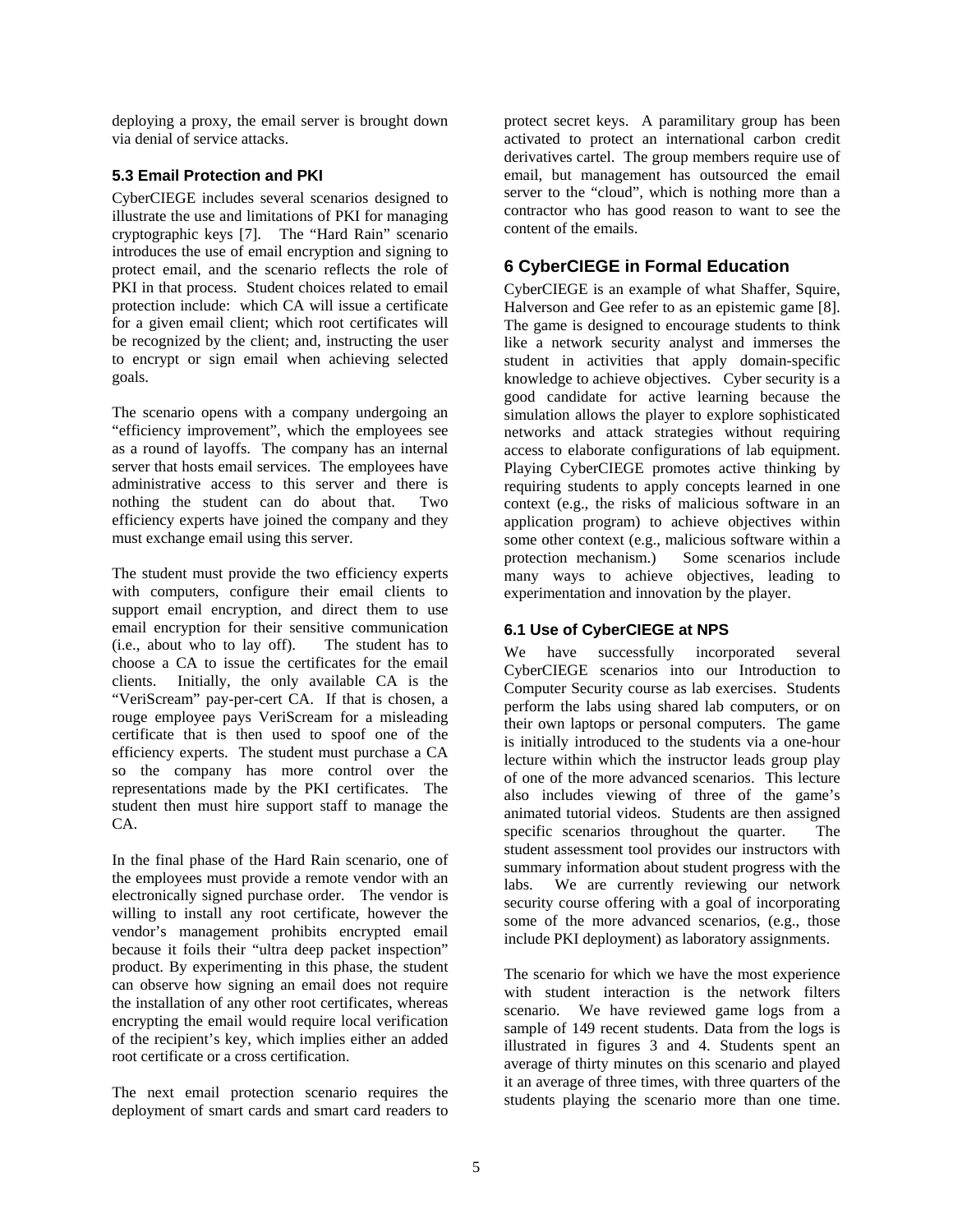Ninety-two percent of the players "won", and about one in five students continued to experiment with the scenario after winning.



Figure 3: Time spent on network filters scenario



Figure 4: Replaying the network filters scenario

Although we've not performed formal research to assess the effectiveness of the game, our conclusion from ad-hoc student interaction and review of the logs is that the game is effective. As one of our network security instructors observed, "If I see that a student has interacted with a reasonable simulation of a network filter for twenty minutes, and figured out how to win the scenario, I believe the student has probably learned something."

#### **6.2 Use of CyberCIEGE Elsewhere**

CyberCIEGE has been incorporated into a range of different curriculums at different levels of education. The Virginia Tech Pamplin College of Business includes the game in their "IS Security and Assurance" course. Students are required to play a large selection of scenarios and create reports on their solutions including discussions of what worked and what did not work. Penn State campuses include the game in their "Introduction to Security and Risk Analysis" courses, and at least one Penn State campus includes several scenarios as labs in their Network Security course. Weber State uses

CyberCIEGE as lab exercises in their "Computer and Network Security" class to reinforce security principles taught in the class. Recently, the National Defense University of Taiwan has included CyberCIEGE scenarios as lab assignments in their "Information Security" course.

CyberCIEGE is used by several on-line universities, due in part to its providing hands-on exercises without requiring access to lab systems. For example, TUI University includes it within their IT Security course for undergraduates and graduate students. Technical and vocational schools such as the ITT Technical Institute have used the game as part of network security training for several years.

Researchers have conducted a two limited studies of the effectiveness of CyberCIEGE. Jones, et al. [9] compared CyberCIEGE with a DoD information assurance awareness video in an undergraduate computer security course at North Carolina A&T State University. They found that the students who used the game were more enthusiastic about the game than the other group was about the video. And they found the game group provided more detailed answers to test questions, though that may have been due to the game group investing more time than did the video group. Fung et al. [10] conducted a pilot study on the use of CyberCIEGE for raising awareness and knowledge on information security among a small group of Thai students, comparing the game with a traditional classroom lecture. Both studies were encouraging, though not definitive due to small sample sizes.

### **7 Lessons Learned**

Based on informal interactions with students and adhoc written feedback, we have found that students approach games in a variety of different ways, and overall, they approach games differently than they approach other lab assignments. While traditional labs typically require students to reference lab manuals that explain the lab purpose and desired outcomes, students often approach a game expecting to discern its purpose via interaction with a minimum of reading. So while the CyberCIEGE scenarios include detailed lab manuals and on-line help, many students jump into the game without reading anything. This has led us to rework several of the scenarios to provide additional feedback and in-game explanations. We have also been transitioning toward the additional use of multiple choice questions within the game since so many students never see questions embedded in lab manuals.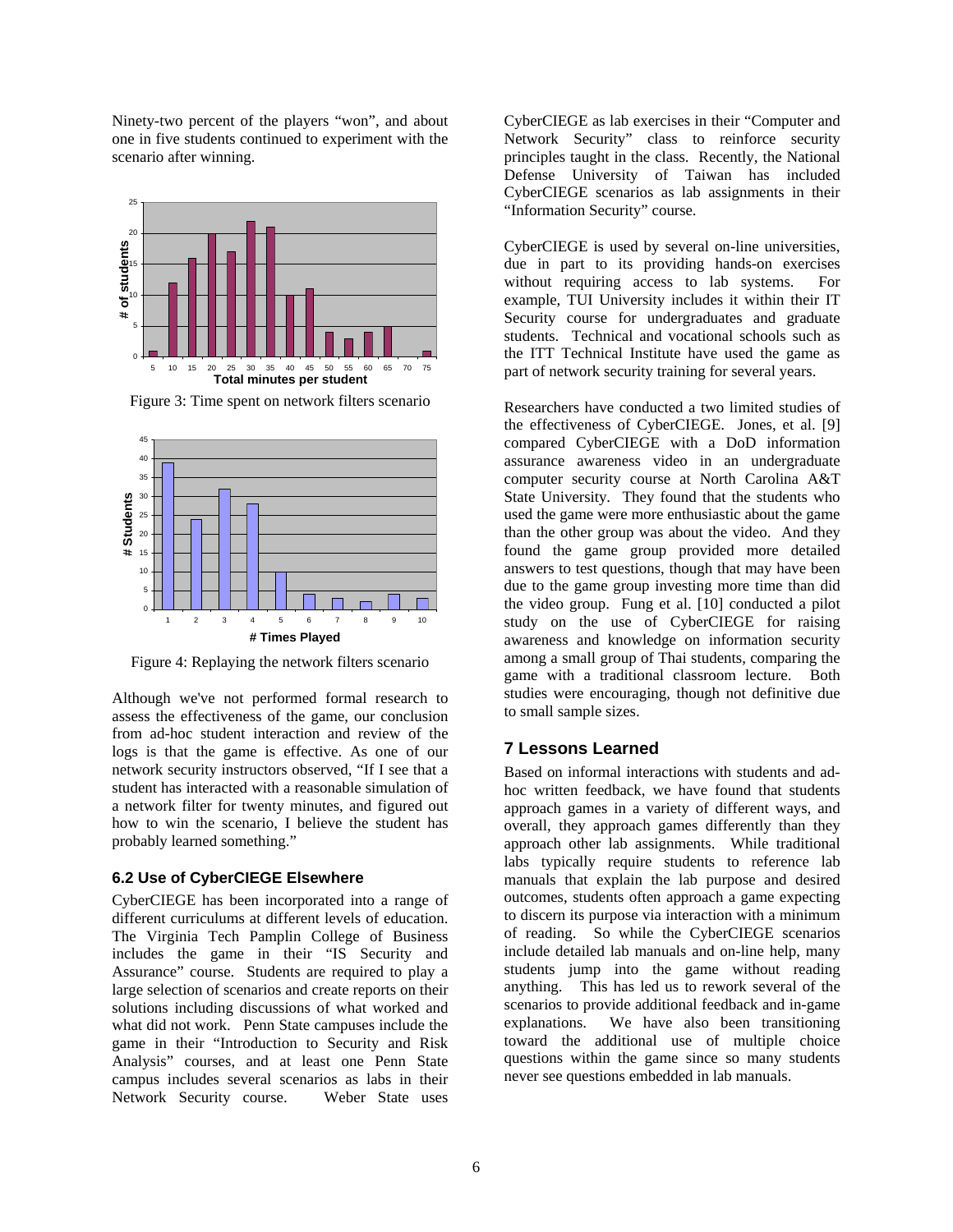Some students spend a lot of time on scenarios. Others solve them quickly and move on. Some give up quickly. Most play each scenario multiple times, and eventually complete the scenarios. The ability to run the game on their own computers gives some students the ability to explore the game at their own pace, and informal feedback indicates that this substantially improves the educational experience for some students. Overall, the game works best when the student gets comfortable enough with the tool to explore decision paths without fear of failing. This comfort with failing requires that students are able to grasp the cause of asset compromises, traced back to one or more student decisions. The game facilitates this kind of exploration by letting students save game state that can be returned to after disaster strikes.

Younger students in general seem comfortable with the video game nature of the tool. However some serious gamers who primarily play first person shooter or adventure games find this kind of construction and management simulation genre somewhat disorienting. On the other hand, students who grew up playing sims-type games quickly recognize the intended functions. One of our early concerns was gender differences in video game experience and acceptance, but we've not found that to be an issue.

### **8 Conclusions and Future Work**

CyberCIEGE enhances computer security education through hands-on interaction with a network simulation that lets students experiment with various choices and experience the consequences of those choices. The game illustrates concepts and helps students understand relationships between policy, mechanism and the need for an enterprise to be productive. The student assessment tool helps instructors track student progress through scenarios and identify potential problem areas. The scenario development kit lets instructors customize scenarios and create new scenarios.

As a hands-on educational tool, CyberCIEGE differs substantially from competition-based exercises in that it works best when students knowingly fail. We have considered creating multiplayer versions of the game, however a drawback might be a loss of the student's comfort with failing.

We are working under NSF sponsorship to further align CyberCIEGE with standard computer and network security textbooks and adapt the game for use in formal educational settings in a manner that supports assessment of its effectiveness as an

educational tool. This work will also improve and expand the student assessment tool to aid instructors and to aid independent evaluation of the game.

Assessing the efficacy of CyberCIEGE is a challenge that we think would greatly benefit from participation of education researchers versed in formal methodologies for measuring the contribution of the hands-on activities to student understanding. Given that many different organizations use the game, there is potential to obtain log and survey data from a range of environments. Research goals would include an understanding of what motivates students to deliberately explore wrong choices and how much time students are willing to engage in such exploration.

CyberCIEGE creates detailed data sets of player actions. An experienced scenario designer can review these data sets and draw conclusions about where students have problems with scenarios. A future area of investigation will be toward creation of tools that allow scenario designers to correlate game log entry attributes with student choices. The resulting tool could be used by instructors to highlight areas where students appear to have difficulty with the subject matter or the course content, without requiring the instructor to have detailed knowledge of the scenario structure. Similar strategies for mapping log attributes to specific scenario properties can potentially help to quantify the effectiveness of scenarios in teaching selected topics.

### **References**

[1] Bransford, J. D., Brown, A. L., and Cocking, R. R. (eds.). How People Learn: Brain, Mind, Experience, and School. National Research Council, National Academy Press, 2000.

[2] C.E. Irvine, M.F. Thompson, and K. Allen, "CyberCIEGE: gaming for information assurance", Security & Privacy Magazine, IEEE, May-June 2005, Volume: 3, Issue: 3, page(s): 61- 64, ISSN: 1540- 7993

[3] A. Rollings and E. Adams, Fundamentals of Game Design. Prentice Hall, 2006.

[4] Naval Postgraduate School, The Center for Information Systems Security Studies and Research, "CyberCIEGE Scenario Development Tool User's Guide",

http://cisr.nps.edu/cyberciege/downloads/sdt.pdf. Last accessed 17 April 2010.